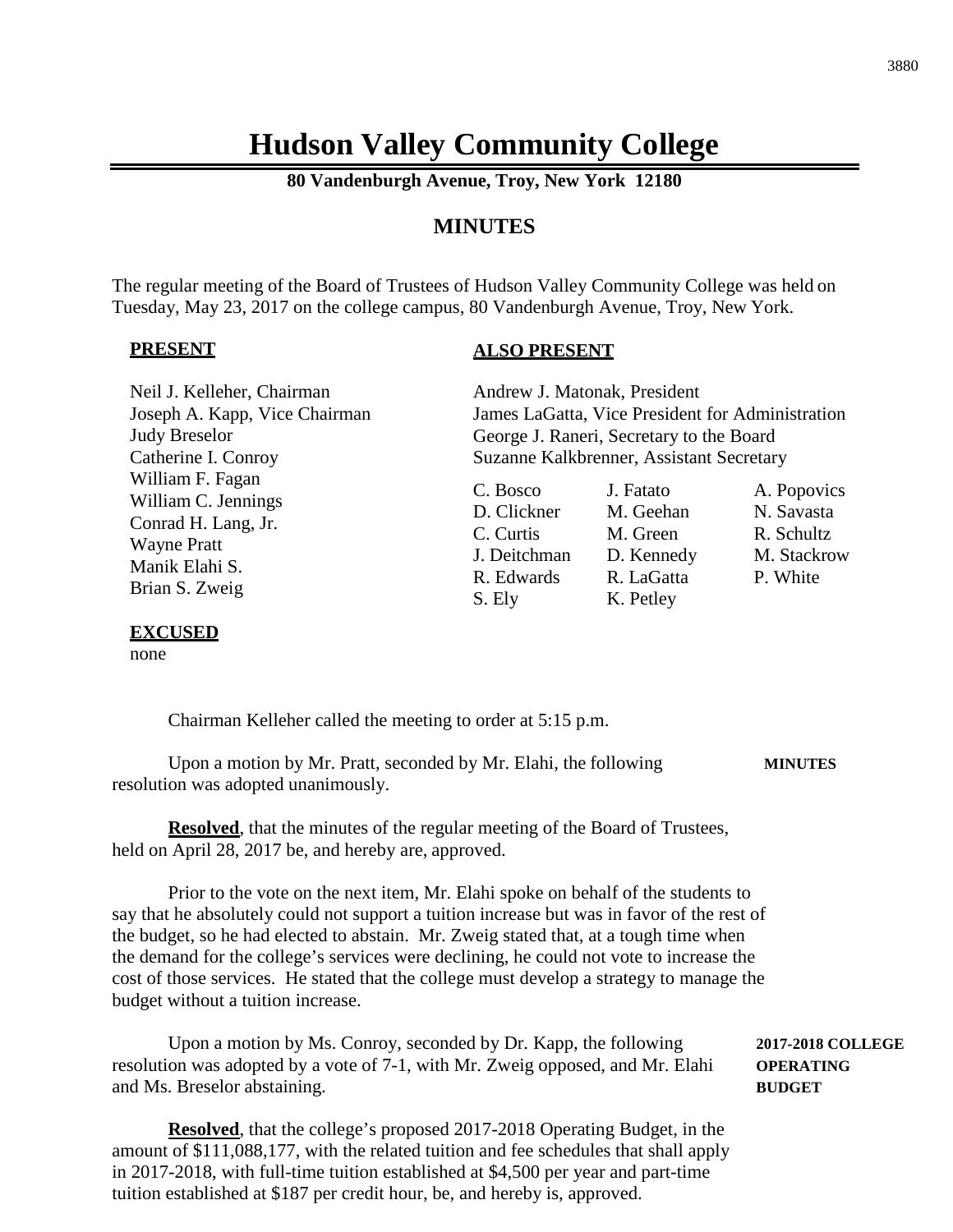Upon a motion by Mr. Pratt, seconded by Dr. Jennings, the **CURRICULUM** following resolution was adopted unanimously. **CHANGES** 

**Resolved**, that the following curriculum changes, as recommended by the Academic Senate and the President, be, and hereby are, approved, as follows:

#### **1. Change in Degree Requirements:**

### *A. Accounting Certificate, Fall 2018*

| <b>Current:</b>                                                                      | New:                                  |  |
|--------------------------------------------------------------------------------------|---------------------------------------|--|
| <b>ACTG 111, Managerial Accounting;</b>                                              | ACTG 201, Principles of QuickBooks;   |  |
| 4 credits                                                                            | 4 credits                             |  |
| Faculty and the Board of Advisors feel ACTG 201 (Principles of QuickBooks) should    |                                       |  |
| be required to strengthen students' skill sets to effectively pursue careers with an |                                       |  |
| established company since several companies today require students to have           |                                       |  |
| knowledge of QuickBooks. Also ACTG 201 is one of the courses the department uses     |                                       |  |
| within the Accounting AAS program to provide assessments to measure student          |                                       |  |
| outcomes, therefore this change will keep both programs consistent and provide the   |                                       |  |
| department with a means to effectively assess students within the Accounting         |                                       |  |
| Certificate major. ACTG 111 will become an accounting elective to make room for      |                                       |  |
| ACTG 201 as a core requirement.                                                      |                                       |  |
| <b>Current:</b>                                                                      | New:                                  |  |
| n/a                                                                                  | Add ACTG 216, Advanced Bookkeeping    |  |
|                                                                                      | Applications as a core requirement; 3 |  |
|                                                                                      | credits                               |  |
| ACTG 216 (Advanced Bookkeeping Applications) is currently one of the choices for     |                                       |  |
| an Accounting Elective. We will now require students to take this course as a core   |                                       |  |
| requirement.                                                                         |                                       |  |
| <b>Current:</b>                                                                      | New:                                  |  |
| Accounting Electives: ACTG 120, ACTG                                                 | Replace ACTG 216, Advanced            |  |
| 202, ACTG 210, ACTG 211, ACTG 212,                                                   | Bookkeeping Applications with ACTG    |  |
| ACTG 215, ACTG 216, ACTG 218,                                                        | 111, Managerial Accounting.           |  |
| <b>ACTG 219.</b>                                                                     | Accounting Electives: ACTG 111, ACTG  |  |
|                                                                                      | 120, ACTG 202, ACTG 210, ACTG 211,    |  |
|                                                                                      | ACTG 212, ACTG 215, ACTG 218,         |  |
|                                                                                      | <b>ACTG 219.</b>                      |  |
| Including ACTG 111 in the list of accounting electives allows those students wishing |                                       |  |
| to get additional instruction in managerial accounting to still take the course.     |                                       |  |
| <b>Current:</b>                                                                      | New:                                  |  |
| 30 credits                                                                           | 33 credits                            |  |
| The change in degree requirements has resulted in a change in degree credits for the |                                       |  |
| program.                                                                             |                                       |  |

## *B. Entrepreneurship A.A.S. Degree, Fall 2018*

| <b>Current:</b> | New:                                       |
|-----------------|--------------------------------------------|
| None            | Restricted Marketing Elective, 3 credits - |
|                 | MKTG 200, Advertising, MKTG 210            |
|                 | Digital Marketing, MKTG 212 Human          |
|                 | Resource Management, MKTG 240              |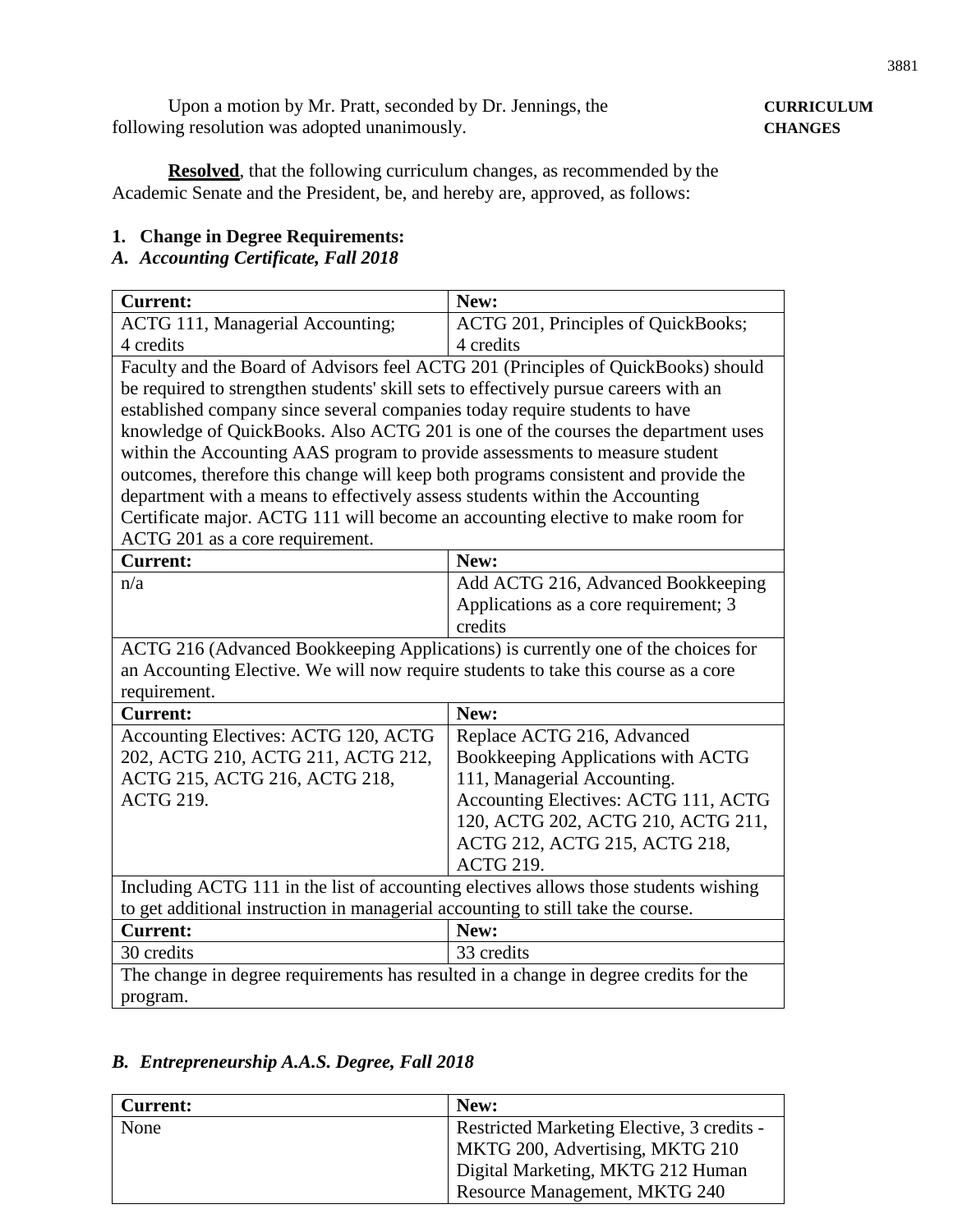|                                                                                          | Business Ethics, or MKTG 295 Marketing  |  |
|------------------------------------------------------------------------------------------|-----------------------------------------|--|
|                                                                                          | <b>Management and Strategy</b>          |  |
| The department is making changes in degree requirements that allow students to           |                                         |  |
| strengthen their skill set for the workplace and remove content redundancy in course     |                                         |  |
| requirements. One of the things they are looking at in this program, from advice from    |                                         |  |
| the Board of Advisors and the faculty, is more concrete marketing type courses for the   |                                         |  |
| students. The students that go through this program choose one of two paths - they       |                                         |  |
| want to start their own businesses or they are going to lead innovation with an          |                                         |  |
| established company. So they really need a little more than just Principles of Marketing |                                         |  |
| and a Restricted Marketing Elective makes that possible. More importantly, a course      |                                         |  |
| like Digital Marketing gives these students an opportunity to take a course that would   |                                         |  |
| help them get the word out about their company into the social media landscape.          |                                         |  |
| <b>Current:</b>                                                                          | New:                                    |  |
| ENGL 125, Public Speaking                                                                | Remove ENGL 125, Public Speaking        |  |
| Public Speaking is included in several other courses; hence ENGL 125                     |                                         |  |
| (Public Speaking) is no longer needed. Courses that have components of public            |                                         |  |
| speaking include BADM 200 (Communications), ENTR 110 (Intro to                           |                                         |  |
| Entrepreneurship), ENTR 120 (Entrepreneurial Process), ENTR 290                          |                                         |  |
| (Entrepreneurial Strategy), MKTG 214 (Selling and Sales Management).                     |                                         |  |
| <b>Current:</b>                                                                          | New:                                    |  |
| ENTR 295, Entrepreneurial Internship                                                     | ENTR 295, Entrepreneurial Internship OR |  |
|                                                                                          | <b>BADM 290 Internship</b>              |  |

# *C. Radiologic Technology A.A.S. Degree, Fall 2017*

The updates and title changes provides for consistency in the requirement of a "C or better" for core courses in the degree.

| <b>Current:</b>                                                                     | New:                                     |
|-------------------------------------------------------------------------------------|------------------------------------------|
| Currently there is no grade requirement                                             | Add a grade of "C" or better requirement |
| for XRAY 240, Introduction to CT and                                                | to XRAY 240, Introduction to CT and      |
| <b>Cross-Sectional Anatomy</b>                                                      | <b>Cross-Sectional Anatomy</b>           |
| This program has the following policy: "C grades must be achieved in all Radiologic |                                          |
| Technology core courses for continuation in the program." This change will make     |                                          |
| XRAY 240, Introduction to CT and Cross-Sectional Anatomy compliant with the         |                                          |
| policy.                                                                             |                                          |
| <b>Change in Course Title:</b>                                                      |                                          |
| <b>Current:</b>                                                                     | New:                                     |
| XRAY 104, Radiographic Exposure                                                     | XRAY 104, Radiographic Image             |
| Physics I and                                                                       | Production and Evaluation I and          |
| XRAY 114, Radiographic Exposure                                                     | XRAY 114, Radiographic Image             |
| Physics II are listed as Major                                                      | Production and Evaluation II.            |
| Requirements.                                                                       |                                          |
| Update Major Requirements to reflect new course names.                              |                                          |

# *D. Echocardiography Certificate, Fall 2017*

The changes provide for consistency in the requirement of a "C or better" for core courses in the degree.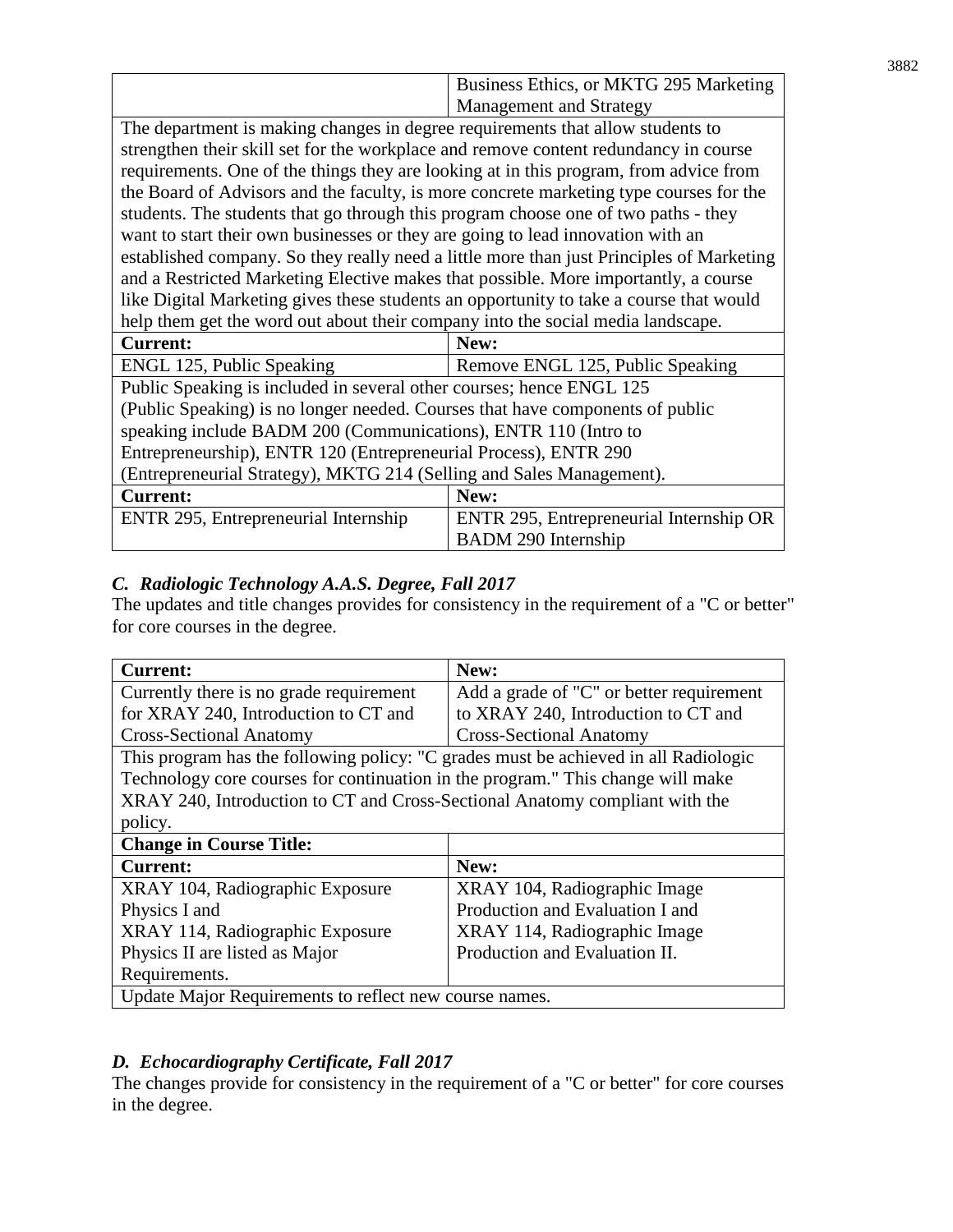| <b>Current:</b>                                                                      | New:                                       |
|--------------------------------------------------------------------------------------|--------------------------------------------|
| Currently there is no grade requirement                                              | A grade of "C" or better is required for   |
| for SONO 262, Sonography Physics.                                                    | program completion and for entrance into   |
|                                                                                      | the next Echocardiography course offered.  |
| <b>Current:</b>                                                                      | New:                                       |
| * A grade of "C" or better is required for                                           | * or specific course equivalents as        |
| program completion and for entrance into                                             | approved by department chairperson.        |
| the next Echocardiography course offered.                                            | **A grade of "C" or better is required for |
| ** Additional clinical experience at                                                 | program completion and for entrance into   |
| assigned hospital to qualify for national                                            | the next Echocardiography course offered.  |
| exam.                                                                                | ***Additional clinical experience at       |
| Please note: there is a required                                                     | assigned hospital to qualify for national  |
| intersession semester and a required                                                 | exam.                                      |
| summer semester for this program.                                                    | Please note: there is a required           |
|                                                                                      | intersession semester and a required       |
|                                                                                      | summer semester for this program.          |
| To correct *note and make program consistent with other Health Science programs that |                                            |

allow for course equivalents.

# *E. Computer Aided Drafting Certificate, Fall 2018*

The department seeks to expand the English and Math courses fulfilling the requirements of this program.

| <b>Current:</b>                     | New:                                     |
|-------------------------------------|------------------------------------------|
| ENGL 106, English Composition II,   | (1) Restricted English Elective: ENGL    |
| <b>Writing for Technicians</b>      | 102, English Composition II, ENGL 104,   |
|                                     | English Composition II; Writing about    |
|                                     | Literature OR ENGL 106, English          |
|                                     | Composition II, Writing for Technicians. |
| <b>Current:</b>                     | New:                                     |
| MATH 105, Applied Technical Math I  | (2) Restricted Mathematics Elective:     |
|                                     | MATH 105, Applied Technical Math I,      |
|                                     | MATH 106, Applied Technical Math II      |
|                                     | MATH 110, Intermediate Algebra,          |
|                                     | MATH 150, College Algebra with           |
|                                     | Trigonometry, MATH 170, Pre-Calculus,    |
|                                     | MATH 180, Calculus I, MATH 190,          |
|                                     | Calculus II, MATH 210, Calculus III or   |
|                                     | MATH 220, Calculus IV                    |
| <b>Current:</b>                     | New:                                     |
| MATH 106, Applied Technical Math II | (2) Restricted Mathematics Elective:     |
|                                     | MATH 105, Applied Technical Math I,      |
|                                     | MATH 106, Applied Technical Math II,     |
|                                     | MATH 110, Intermediate Algebra,          |
|                                     | MATH 150, College Algebra with           |
|                                     | Trigonometry, MATH 165, Basic            |
|                                     | Calculus with Analytic Geometry,         |
|                                     | MATH 170, Pre-Calculus, MATH 180,        |
|                                     | Calculus I, MATH 190, Calculus II,       |
|                                     | MATH 210, Calculus III or MATH 220,      |
|                                     | Calculus IV.                             |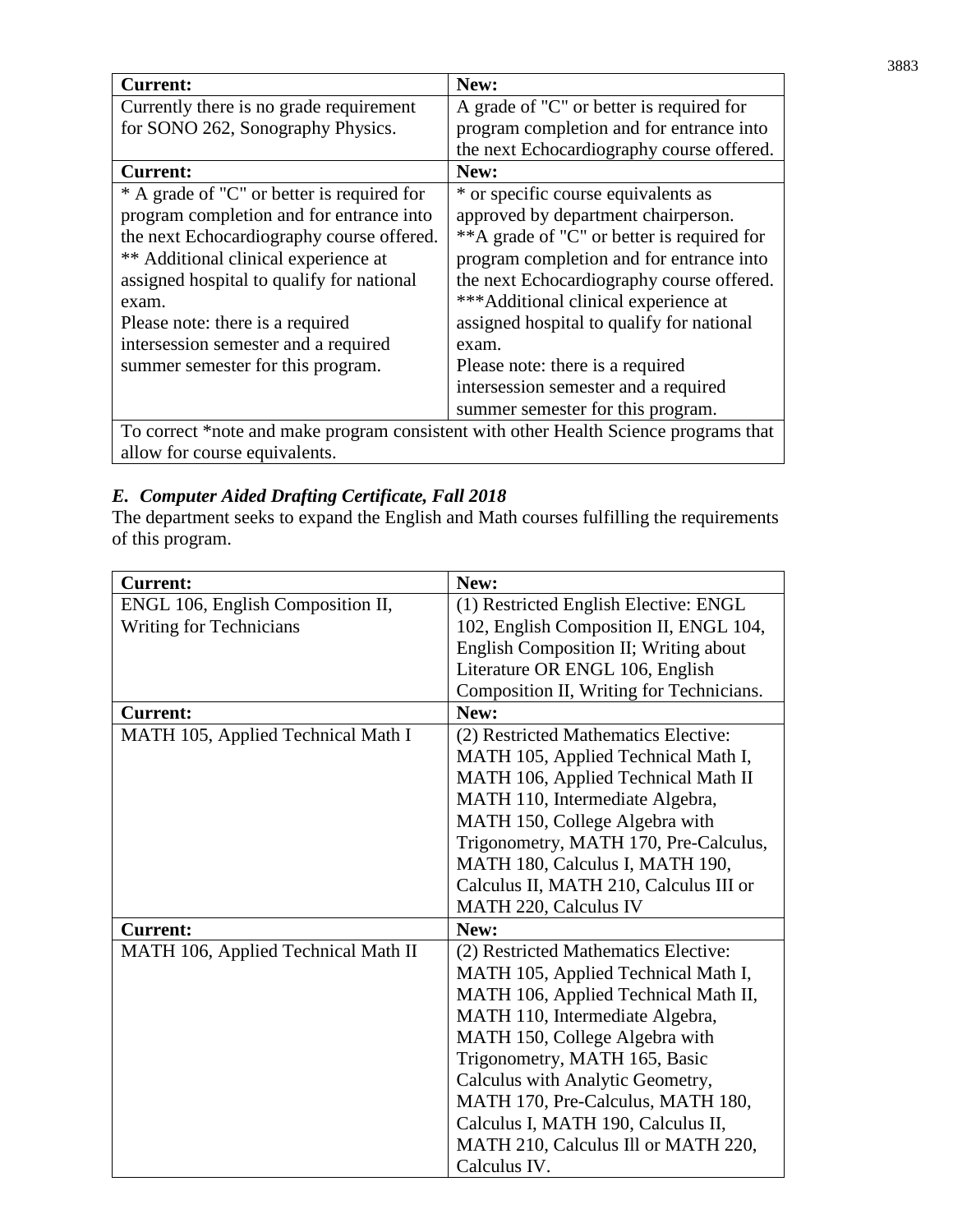# *F. Advanced Manufacturing A.O.S. Degree, Fall 2018*

The department seeks to expand the English and Math courses fulfilling the requirements of this program.

| <b>Current:</b>                          | New:                                    |
|------------------------------------------|-----------------------------------------|
| <b>ENGL 110, Technical Communication</b> | (1) Restricted English Elective: ENGL   |
|                                          | 101, English Composition I, ENGL 102,   |
|                                          | English Composition II; ENGL 104,       |
|                                          | English Composition II: Writing about   |
|                                          | Literature OR ENGL 106, English         |
|                                          | Composition II, Writing for Technicians |
|                                          | or ENGL 110, Technical Communication    |
| Current:                                 | New:                                    |
| MATH 105, Applied Technical              | (2) Restricted Mathematics Elective:    |
| Mathematics I OR MATH 150, College       | MATH 105, Applied Technical Math I,     |
| Algebra with Trigonometry                | MATH 106, Applied Technical Math II     |
|                                          | MATH 110, Intermediate Algebra,         |
|                                          | MATH 150, College Algebra with          |
|                                          | Trigonometry, MATH 165, Basic           |
|                                          | Calculus with Analytic Geometry,        |
|                                          | MATH 170, Pre-Calculus, MATH 180,       |
|                                          | Calculus I, MATH 190, Calculus II,      |
|                                          | MATH 210, Calculus III or MATH 220,     |
|                                          | Calculus IV                             |
| <b>Current:</b>                          | New:                                    |
| MATH 106, Applied Technical Math II      | (2) Restricted Mathematics Elective:    |
| OR MATH 165, Basic Calculus with         | MATH 105, Applied Technical             |
| <b>Analytic Geometry</b>                 | Mathematics I, MATH 106, Applied        |
|                                          | Technical Mathematics II, MATH 110,     |
|                                          | Intermediate Algebra, MATH 150,         |
|                                          | College Algebra with Trigonometry,      |
|                                          | MATH 165, Basic Calculus with Analytic  |
|                                          | Geometry, MATH 170, Pre-Calculus,       |
|                                          | MATH 180, Calculus I MATH 190,          |
|                                          | Calculus II, MATH 210, Calculus III or  |
|                                          | MATH 220, Calculus IV.                  |

# *G. Automotive Technical Services—Autobody Repair A.O.S. Degree, Fall 2018*

The department seeks to expand the Math requirement for this program and provide an alternative for the AUBR 160 and AUTO 260 major requirements.

| <b>Current:</b>             | New:                                 |
|-----------------------------|--------------------------------------|
| AUBR 160, Body Mechanical   | AUBR 160, Body Mechanical OR AUTO    |
|                             | 120, Engines and AUTO 245, Passenger |
|                             | Car Chassis II                       |
| <b>Current:</b>             | New:                                 |
| MATH 105, Applied Technical | (1) Restricted Mathematics Elective: |
| Mathematics I               | MATH 105, Applied Technical          |
|                             | Mathematics I, MATH 106, Applied     |
|                             | Technical Mathematics II, MATH 110,  |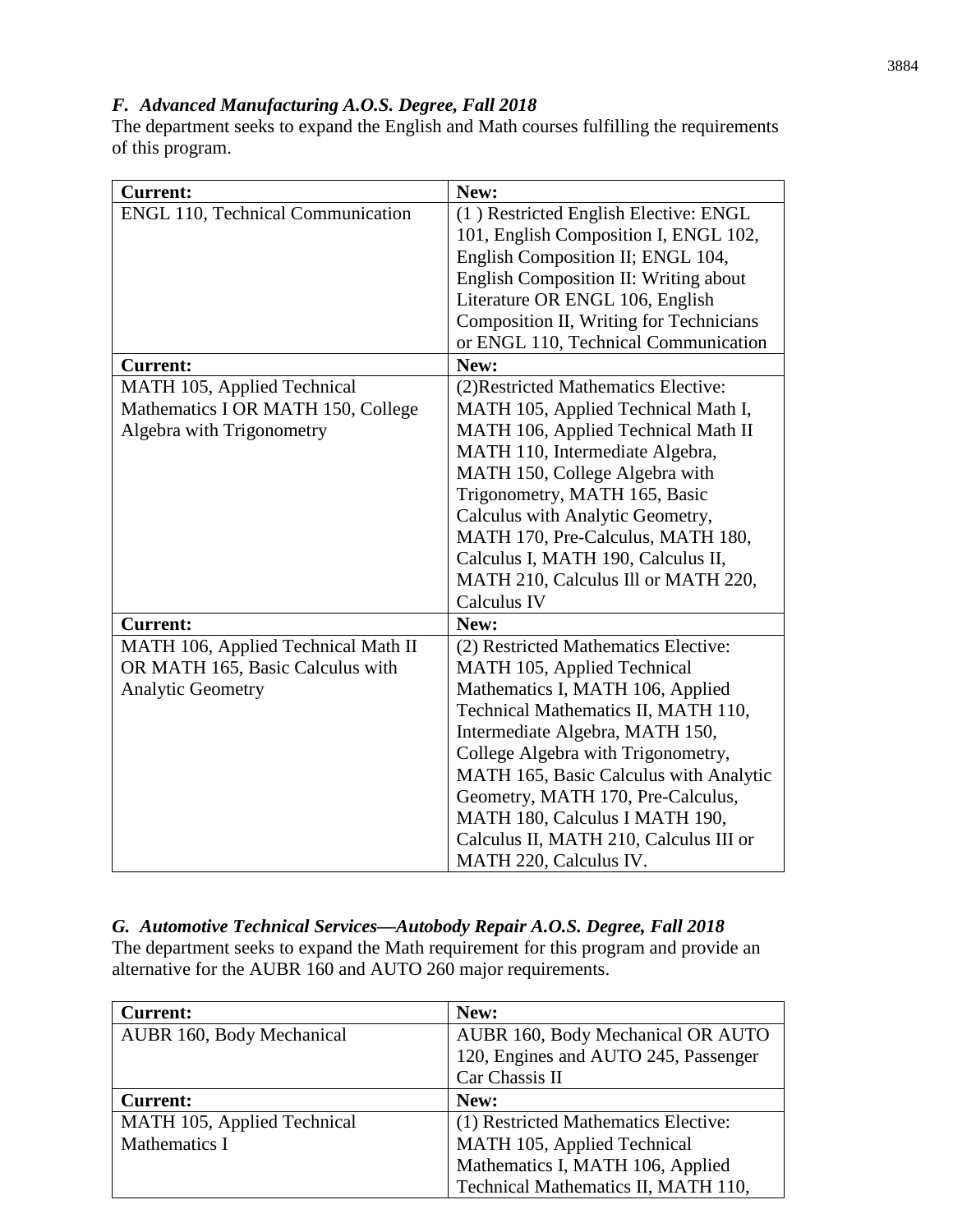|                                      | Intermediate Algebra, MATH 150,<br>College Algebra with Trigonometry,       |
|--------------------------------------|-----------------------------------------------------------------------------|
|                                      | MATH 165, Basic Calculus with Analytic<br>Geometry, MATH 170, Pre-Calculus, |
|                                      | MATH 180, Calculus I, MATH 190,                                             |
|                                      | Calculus II, MATH 210, Calculus III or                                      |
|                                      | MATH 220, Calculus IV.                                                      |
| <b>Current:</b>                      | New:                                                                        |
| <b>AUTO 260, Business Management</b> | AUTO 260, Business Management OR                                            |
|                                      | BADM 207, Organization and                                                  |
|                                      | Management                                                                  |

# *H. Automotive Technical Services—A.O.S. Degree, Fall 2018*

The department seeks to expand the Math requirement for this program and provide an alternative for the AUTO 260 major requirement.

| <b>Current:</b>                      | New:                                   |
|--------------------------------------|----------------------------------------|
| MATH 105, Applied Technical          | (1) Restricted Mathematics Elective:   |
| Mathematics I                        | MATH 105, Applied Technical            |
|                                      | Mathematics I, MATH 106, Applied       |
|                                      | Technical Mathematics II, MATH 110,    |
|                                      | Intermediate Algebra, MATH 150,        |
|                                      | College Algebra with Trigonometry,     |
|                                      | MATH 165, Basic Calculus with Analytic |
|                                      | Geometry, MATH 170, Pre-Calculus,      |
|                                      | MATH 180, Calculus I, MATH 190,        |
|                                      | Calculus II, MATH 210, Calculus III or |
|                                      | MATH 220, Calculus IV.                 |
| <b>Current:</b>                      | New:                                   |
| <b>AUTO 260, Business Management</b> | AUTO 260, Business Management OR       |
|                                      | BADM 207, Organization and             |
|                                      | Management                             |

# *I. Automotive Management A.A.S. Degree, Fall 2018*

The department seeks to expand the Math elective for this program and provide an alternative for the AUTO 260 major requirement.

| <b>Current:</b>                         | New:                                  |
|-----------------------------------------|---------------------------------------|
| (2}Mathematics Elective: Either MATH    | (2) Mathematics Elective: Either MATH |
| 105 and MATH 106 or MATH 150 and        | 105 and MATH 106 or MATH 150 and      |
| MATH 165. Recommend MATH 150 and        | MATH 165 or MATH 110, 170, 180, 190,  |
| MATH 165 for transfer.                  | 210 or 220. Recommend MATH 150 and    |
|                                         | MATH 165 for transfer.                |
| <b>Current:</b>                         | New:                                  |
| BADM 207, Organization and              | BADM 207, Organization and            |
| Management                              | Management or AUTO 260, Business      |
|                                         | Management                            |
| <b>Current:</b>                         | New:                                  |
| Technical Elective: Students may choose | Technical Elective AUTO 200, America  |
| from AUTO 200, America on Wheels or     | on Wheels and AUTO 250, Diesel        |
| <b>AUTO 260, Business Management</b>    | Engines                               |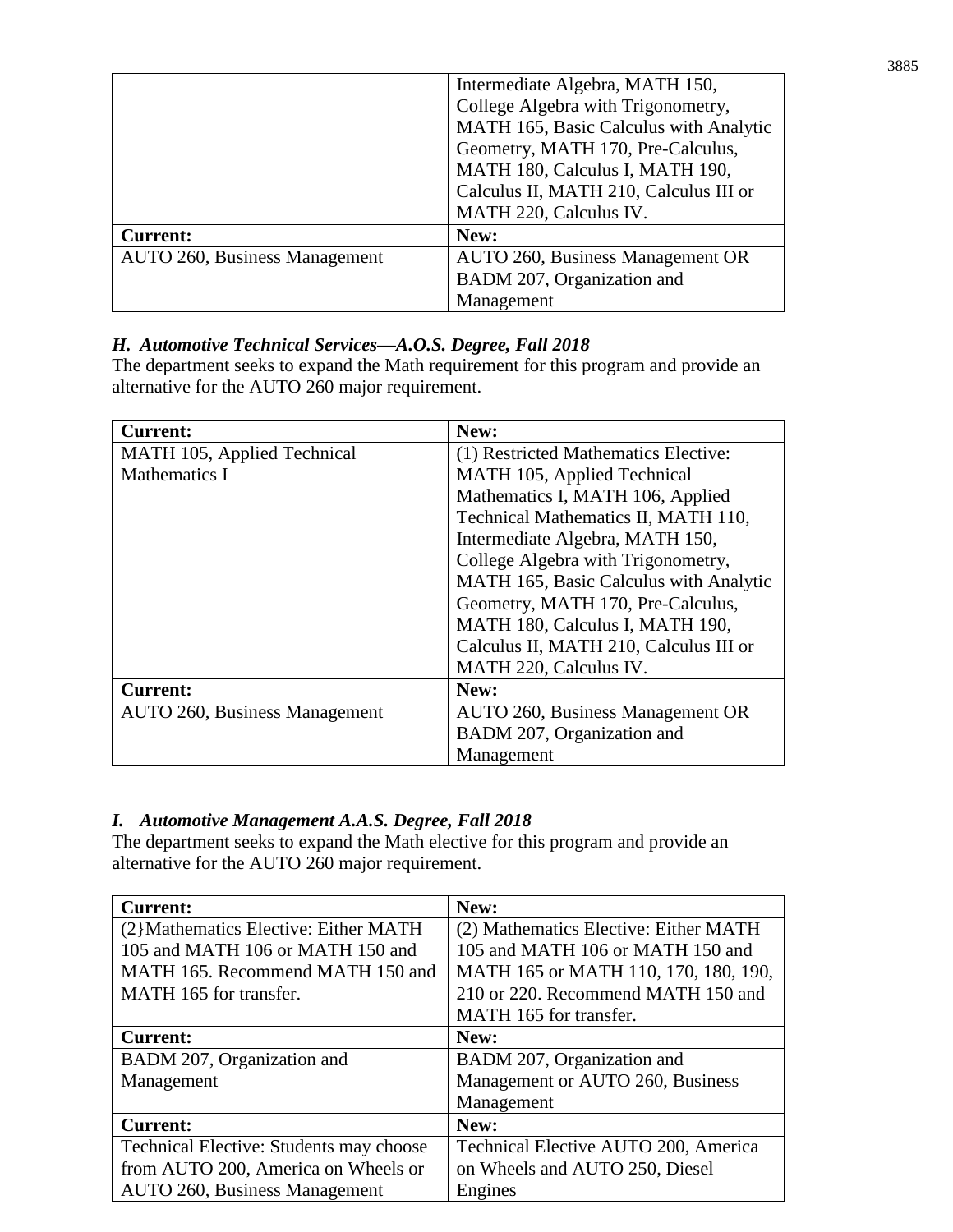*J. Electrical Engineering Technology—Electronics A.A.S. Degree, Fall 2018*

The department seeks to expand course options for the Math, English and Physics requirements as well as the technical electives for this program.

| <b>Current:</b>                        | New:                                       |
|----------------------------------------|--------------------------------------------|
| MATH 150, College Algebra with         | (1) Restricted Mathematics Elective:       |
| Trigonometry                           | MATH 150, College Algebra with             |
|                                        | Trigonometry, MATH 165, Basic              |
|                                        | Calculus with Analytic Geometry, MATH      |
|                                        | 170, Pre-Calculus, MATH 180, Calculus      |
|                                        | I, MATH 190, Calculus II, MATH 210,        |
|                                        | Calculus III or MATH 220, Calculus IV      |
| <b>Current:</b>                        | New:                                       |
| MATH 165, Basic Calculus with Analytic | (1) Restricted Mathematics Elective:       |
| Geometry                               | MATH 150, College Algebra with             |
|                                        | Trigonometry, MATH 165, Basic              |
|                                        | Calculus with Analytic Geometry MATH       |
|                                        | 170, Pre-Calculus, MATH 180, Calculus      |
|                                        | I, MATH 190, Calculus II, MATH 210,        |
|                                        | Calculus III or MATH 220, Calculus IV      |
| <b>Current:</b>                        | New:                                       |
| ENGL 102, English Composition II       | <b>ENGL 102, English Composition II OR</b> |
|                                        | English 104, English Composition II:       |
|                                        | Writing About Literature                   |
| <b>Current:</b>                        | New:                                       |
| PHYS 135, Technical Physics I          | (2) Restricted Physics Elective: PHYS      |
|                                        | 135, Technical Physics I, PHYS 136,        |
|                                        | Technical Physics II, PHYS 140, General    |
|                                        | Physics I, PHYS 141, General Physics II,   |
|                                        | PHYS 150, Physics I, OR PHYS 151,          |
|                                        | Physics II.                                |
| <b>Current:</b>                        | New:                                       |
| PHYS 136, Technical Physics II         | (2) Restricted Physics Elective: PHYS      |
|                                        | 135, Technical Physics I, PHYS 136,        |
|                                        | Technical Physics II, PHYS 140, General    |
|                                        | Physics I, PHYS 141, General Physics II,   |
|                                        | PHYS 150, Physics I, OR PHYS 151,          |
|                                        | Physics II.                                |
| <b>Current:</b>                        | New:                                       |
| Current: (3) Technical Elective -      | (3) Technical Elective - recommend         |
| recommend courses ELET 115, ELET       | courses ELET 115, ELET 260; students       |
| 260; students may also choose CADD     | may also choose CADD 105, CHEM 110,        |
| 105, CHEM 110, ELET 220, ELET 225,     | ELET 220, ELET 225, MECT 215, PHYS         |
| IDLT 105, MECT 215, PHYS 136           | 136, OR CISS 110                           |
| <b>Current:</b>                        | New:                                       |
| (1) Technical Elective - recommend     | (3) Technical Elective - recommend         |
| courses ELET 115, ELET 260; students   | courses, ELET 115, ELET 260; students      |
| may also choose CADD 105, CHEM 110,    | may also choose CADD 105, CHEM 110,        |
| ELET 220, ELET 225, IDLT 105, MECT     | ELET 220, ELET 225, MECT 215, PHYS         |
| 215, PHYS 136                          | 136 or CISS 110                            |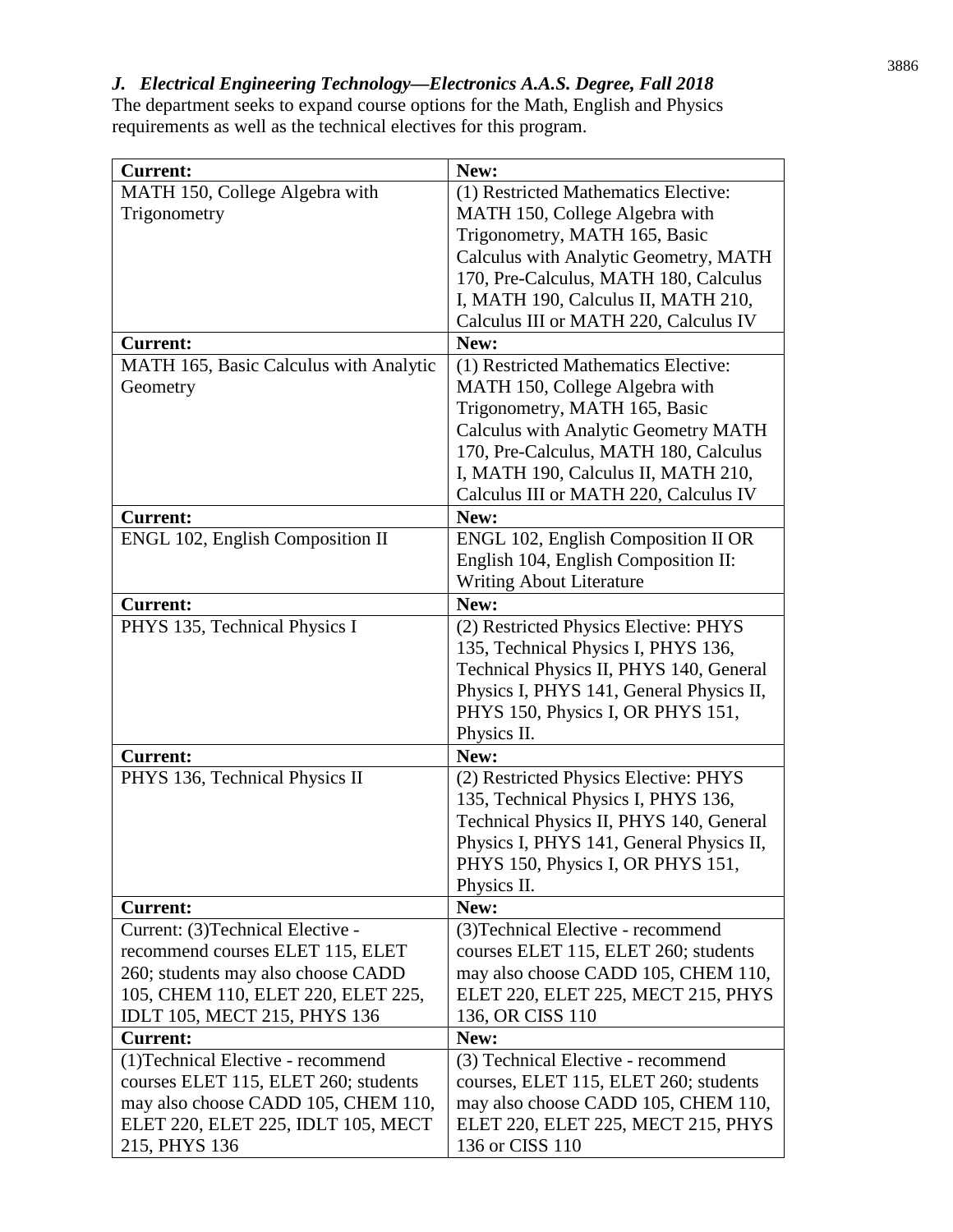# *K. Electrical Technology: Semiconductor Manufacturing Technology A.A.S. Degree, Fall 2018*

The department seeks to expand course options for the Math, English, Chemistry and Physics requirements as well as ELET 115.

| <b>Current:</b>                        | New:                                        |
|----------------------------------------|---------------------------------------------|
| MATH 150, College Algebra with         | (1) Restricted Mathematics Elective:        |
| Trigonometry                           | MATH 150, College Algebra with              |
|                                        | Trigonometry, MATH 165, Basic               |
|                                        | Calculus with Analytic Geometry, MATH       |
|                                        | 170, Pre-Calculus, MATH 180, Calculus       |
|                                        | I, MATH 190, Calculus II, MATH 210,         |
|                                        | Calculus III or MATH 220, Calculus IV       |
| <b>Current:</b>                        | New:                                        |
| MATH 165, Basic Calculus with Analytic | (1) Restricted Mathematics Elective:        |
| Geometry                               | MATH 150, College Algebra with              |
|                                        | Trigonometry, MATH 165, Basic               |
|                                        | <b>Calculus with Analytic Geometry MATH</b> |
|                                        | 170, Pre-Calculus, MATH 180, Calculus       |
|                                        | I, MATH 190, Calculus II, MATH 210,         |
|                                        | Calculus III or MATH 220, Calculus IV       |
| <b>Current:</b>                        | New:                                        |
| ENGL 102, English Composition II       | ENGL 102, English Composition II OR         |
|                                        | English 104, English Composition II:        |
|                                        | <b>Writing About Literature</b>             |
| <b>Current:</b>                        | New:                                        |
| PHYS 135, Technical Physics I          | (2) Restricted Physics Elective: PHYS       |
|                                        | 135, Technical Physics I, PHYS 140,         |
|                                        | General Physics I, OR PHYS 150, Physics     |
|                                        |                                             |
| <b>Current:</b>                        | New:                                        |
| CHEM 105, Concepts in Chemistry        | CHEM 105, Concepts in Chemistry OR          |
|                                        | CHEM 110, General Chemistry I               |

Upon a motion by Ms. Breselor, seconded by Dr. Kapp, the **EVALUATION OF** following resolution was adopted unanimously. **FOREIGN POST-**

**SECONDARY**

**Resolved**, that the request for approval of following change to the college's **TRANSCRIPTS** policy regarding evaluation of foreign post-secondary transcripts, as recommended **POLICY** by the Academic Senate and the President, be, and hereby is, approved, as follows:

#### **Evaluation of Foreign Post-Secondary Transcripts**

#### **Current:**

"If it is necessary to determine course equivalencies international students are required to utilize World Education Services, a fee-based credentialing service. This service will evaluate transcript(s) and then provide a course-by-course transcript evaluation that can be presented to Hudson Valley Community College for potential transfer credit evaluation. "

#### **New:**

"If it is necessary to determine course equivalencies international students are required to utilize a credential evaluation service that is a member of National Association of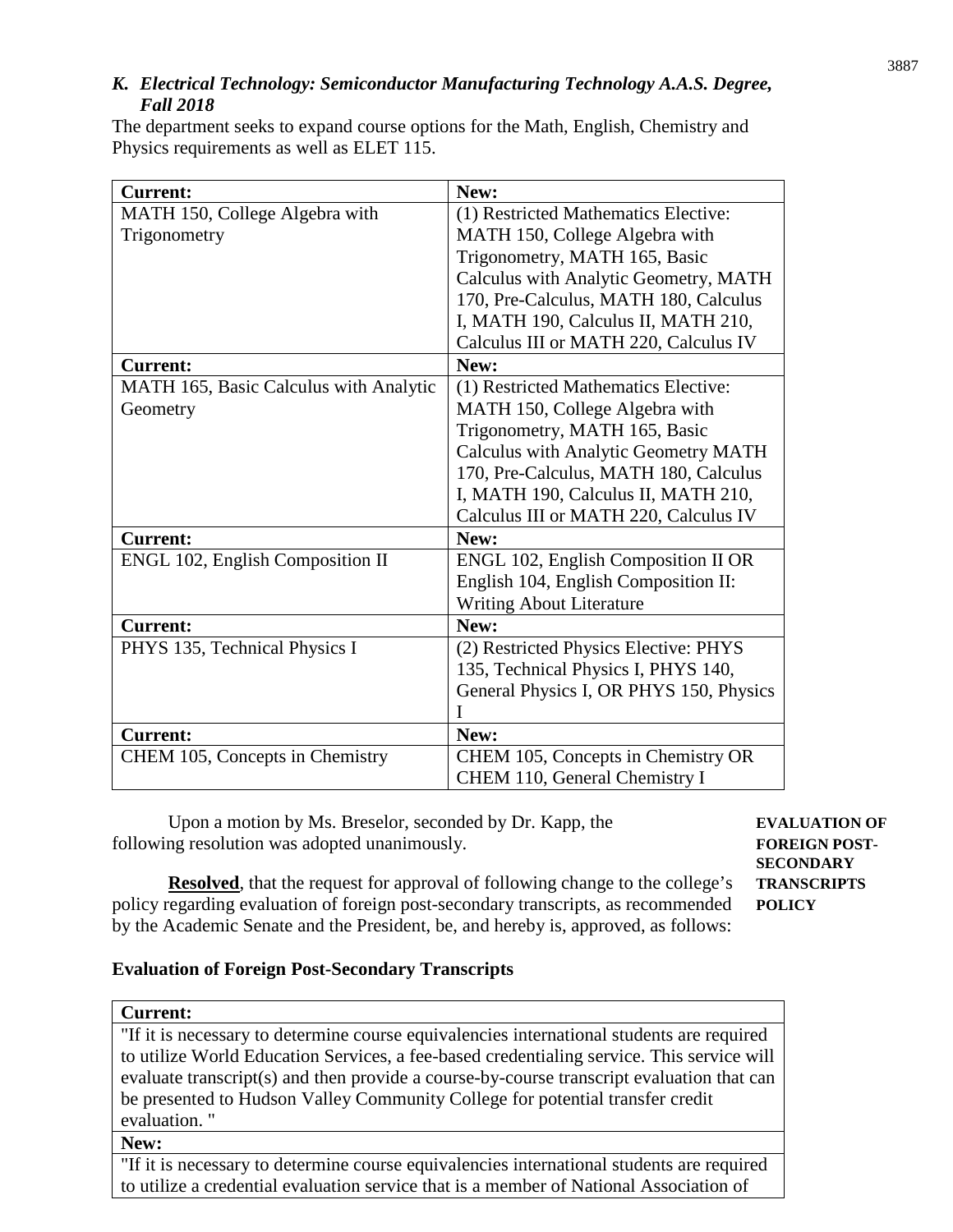Credential Evaluation Services (NACES), a fee-based credentialing service. This service will evaluate transcript(s) and then provide a course-by-course transcript evaluation that can be presented to Hudson Valley Community College for potential transfer credit evaluation." "Disclaimer: Please note that the college will review the evaluation and transfer credits appropriately. All credits may not be transferable to Hudson Valley Community College; the course-by-course transcript evaluation provided by the credential evaluation service is used as a reference guide. While the college accepts a credential evaluation service from a member of NACES, other US higher education institutions may not use the same services for their credential evaluation." Upon a motion by Ms. Breselor, seconded by Dr. Kapp, the **CAPITAL** following resolution was adopted unanimously. **CONSTRUCTION-FACILITIES Resolved**, that the request for approval of the award of contract in the **RENOVATION** Amount of \$286,666 to Aktor Corporation, for renovations in Amstuz Hall and Fitzgibbons Hall, from the capital project entitled, "Science Center and Related Building Renovations," be, and hereby is, approved. Upon a motion by Mr. Elahi, seconded by Mr. Pratt, the **CAPITAL** following resolution was adopted unanimously. **CONSTRUCTION-FACILITIES Resolved**, that the request for approval of the award of contract in the **RENOVATION**, Amount of \$13,000 to National Response Corporation (NCR), for asbestos **ASBESTOS** Abatement and removal Amstuz Hall and Fitzgibbons Hall, from the capital project **ABATEMENT** entitled "Science Center and Related Building Renovations," be, and hereby is, approved. Upon a motion by Mr. Fagan, seconded by Mr. Lang, the **CAPITAL** following resolution was adopted unanimously. **CONSTRUCTION-FACILITIES Resolved**, that the request for approval of the award of contract in the **RENOVATION** Amount of \$2,490 to CHA Consulting, Inc. (CHA) for asbestos monitoring in **ASBESTOS** Amstuz Hall and Fitzgibbons Hall, from the capital project entitled, "Science **MONITORING** Center and Related Building Renovations," be, and hereby is, approved. **INFORMATION ITEMS INFORMATION** The following information items were noted: **ITEMS A. FULL-TIME NON-TEACHING PROFESSIONAL** 1. Academic Affairs Kailey Loucks, Coordinator for Testing, Placement, Advising and New Student Orientation, Instructional Support Services & Retention, f/t appt., eff.  $4/21/17$  or thereafter \$42,000/yr 2. Enrollment Management and Student Development Justin Hoyt, Director of Athletics, Enrollment Management & Student Development, f/t appt., eff.  $4/25/17$  or thereafter \$63,000/yr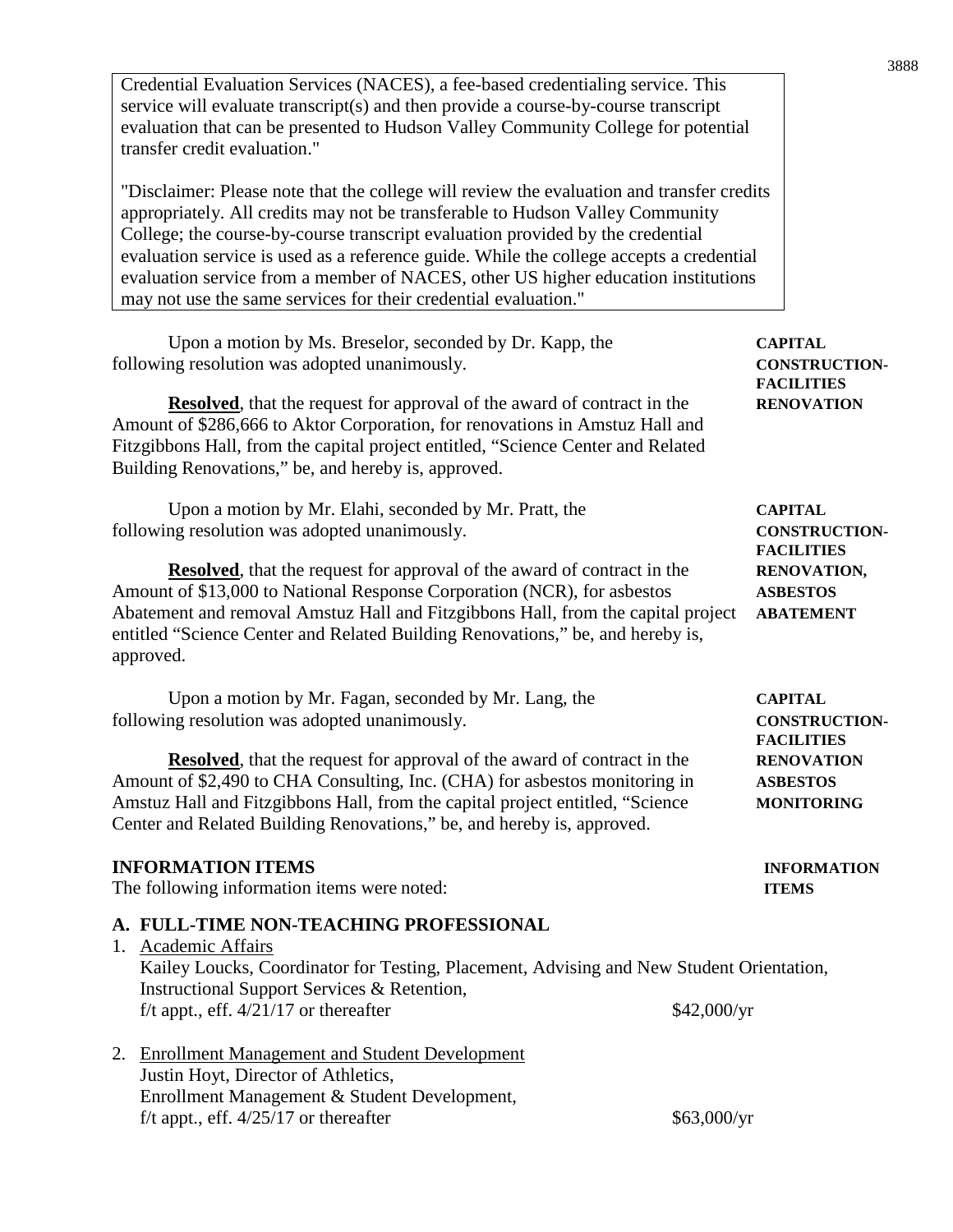3. Technology, Institutional Assessment and Planning Jeremy Bristol, Senior Computer Programmer Analyst, Information Technology Services, f/t appt., eff.  $4/19/17$  or thereafter  $$70,000/\text{yr}$ 

#### **B. NON-INSTRUCTIONAL EMPLOYEES/CLASSIFIED STAFF**

1. Technology, Institutional Assessment and Planning Jason Bourdeau, Educational Technology Technician, Instructional Technology, f/t appt., eff.  $4/24/17$  or thereafter \$19.1571/hr

#### **C. RESIGNATIONS**

- 1. Mohsin Ahmed, Advising Specialist, Business Advisement Center, eff. 4/30/17
- 2. Thomas Bain, Head Women's Tennis Coach, Intercollegiate Athletics, eff. 4/7/17
- 3. Katherine Edge, Counselor, E.O.C., eff. 4/19/17
- 4. Matthew Lambert, Advising Specialist, Liberal Arts & Sciences/Advisement Tracks, eff. 5/17/17
- 5. Adrianne Rickson, College & Employment Specialist, E.O.C., eff. 3/24/17

#### **D. RETIREMENTS**

- 1. Sherry Best, Program Assistant Academics I, Individual Studies/Liberal Arts, eff. 5/12/17
- 2. William Eckert, Professor, Business Administration, eff. 5/16/17
- 3. David Fuller, Associate Professor, Automotive, Manufacturing & Electrical Engineering Technologies, eff. 8/18/17
- 4. Kevin McLaughlin, Assistant Professor, Computer Information Sciences, eff. 8/18/17
- 5. Andrew Miller, Assistant Professor, Accounting, Entrepreneurship & Marketing, eff. 5/12/17
- 6. Loretta Stillman, Associate Professor, Biology, Chemistry & Physics, eff. 8/4/17

# **E. HVCC MONTHLY FINANCIAL REPORTS**

- 1. Current Unrestricted Fund Revenues & Expenditures, period ending 4/30/17
- 2. Grant Expenditures by Object, periods ending 4/30/17

#### **F. FACULTY-STUDENT ASSOCIATION FINANCIAL REPORTS**

1. FSA Financial Statements, as of 4/30/17

Mark Stackrow, a graduating student, asked Chairman Kelleher for permission to address the Board, which was granted. Mr. Stackrow spoke about the Conway Ice Arena, the discontinuation of NJCAA participation in hockey, and the hope that the college could continue a hockey program in some way. Chairman Kelleher thanked Mr. Stackrow for his remarks.

Upon a motion by Dr. Jennings, seconded by Dr. Kapp, an executive **EXECUTIVE**  session was called at 5:35 p.m. for the purpose of discussing pending litigation. **SESSION**

Upon a motion by Dr. Jennings, seconded by Dr. Kapp, the executive session was ended at 5:40 p.m. and Chairman Kelleher opened the meeting.

#### **JUNE MEETING**

The next regular meeting of the Board of Trustees will be held on Tuesday, June 27, 2017.